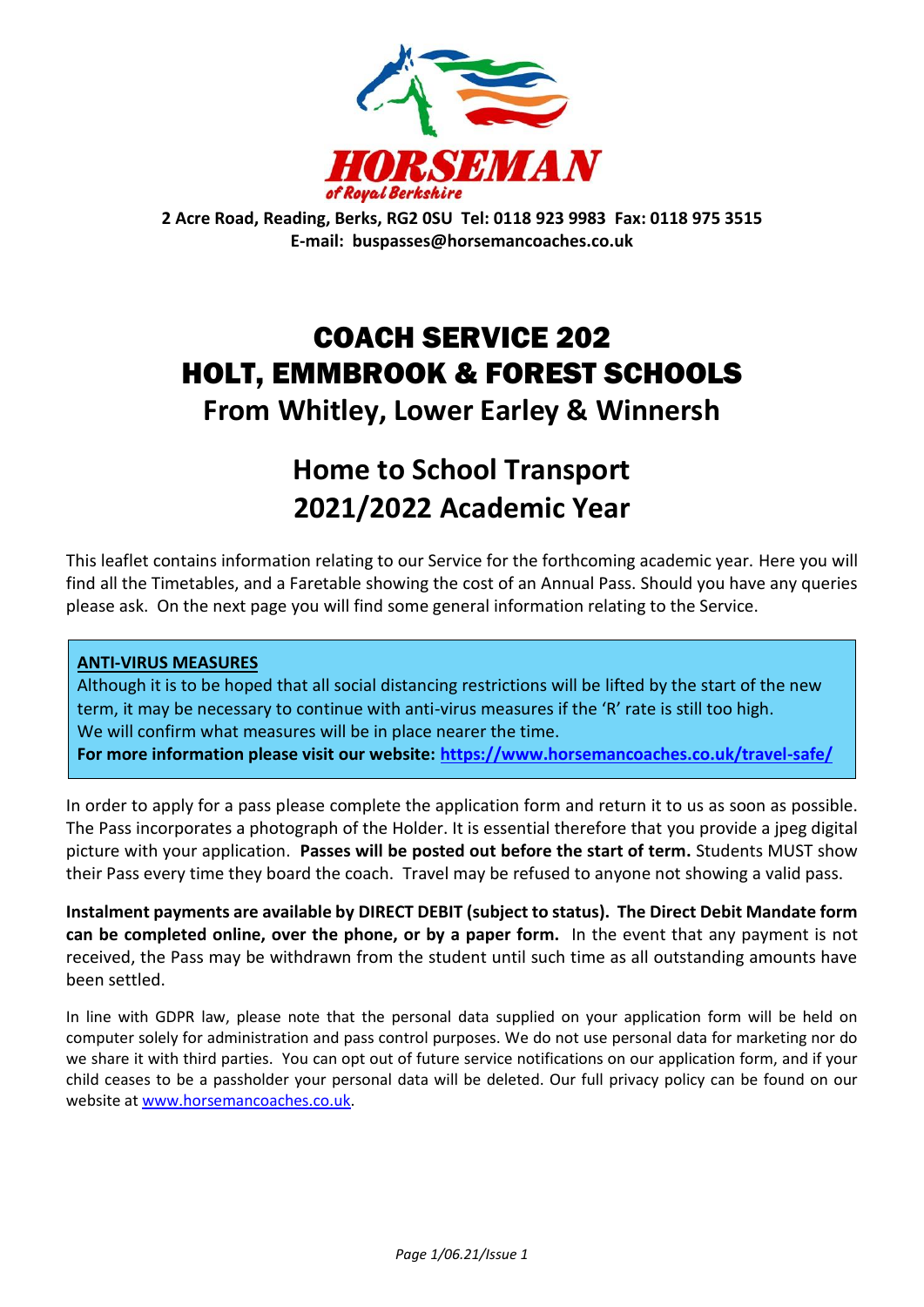

#### GENERAL INFORMATION - TERMS & CONDITIONS

#### **1. Passes are issued subject to the following conditions:**

- a. It must be produced for inspection on each journey, or travel may be refused.
- b. It is not transferable and will be invalid if altered, mutilated or defaced.
- c. It does not entitle the Holder to any priorities over other passengers.
- d. **A minimum of 30 DAYS notice is required if you no longer wish to use the service.** Such notice must be served in writing. We reserve the right to charge for all service days during the 30 day notice period.
- e. A Pass is valuable and every effort should be made to ensure its safekeeping. Therefore, if it is lost or stolen, report it to the company immediately. **Then complete and return a pass replacement form, together with a fee of £10.00.**
- f. Damaged Passes will be replaced on production of the original Pass and the required fee of £10.00.
- g. Passes should be handed to the Driver on their expiry date.
- h. The Company reserves the right to give one month's notice to cease the service in the event of the service being undersubscribed or by factors outside our control.
- i. The Company reserves the right to vary the timetable from that published.
- j. Unacceptable behaviour will result in travel being refused.
- k. Applications for refunds in respect of cancellation will only be considered when the actual pass has been returned to our offices and a receipt issued. Returning the pass for cancellation and subsequent refund does not negate the need to serve the 30 day's notice referred to in item d. above.

#### **2. If you need help, contact:**

| <b>LOST PROPERTY</b>       | $\sim$                   | 0118 923 9989              |                                 |
|----------------------------|--------------------------|----------------------------|---------------------------------|
| SERVICE INFORMATION        |                          | 0118 923 9987 (Operations) |                                 |
| <b>PASS ENQUIRIES ONLY</b> | $\overline{\phantom{a}}$ | 0118 923 9983              |                                 |
| EMAIL ADDRESS              | $\overline{\phantom{a}}$ |                            | buspasses@horsemancoaches.co.uk |
|                            |                          |                            |                                 |

#### **3. Our modern fleet of coaches feature:**

| CCTV cameras             | Vehicle tracking                        |
|--------------------------|-----------------------------------------|
| Tachograph recording     | Speed limiter restriction               |
| Fail-safe braking system | Air-conditioning/Forced air ventilation |
| Seat belt on every seat  | Two-way communication with base         |

#### **4. Our Drivers are:**

Fully qualified PCV licence holders and CPC trained DBS Police checked Subject to annual driving standard assessment

#### **5. Students travelling on our coaches are expected to:**

Occupy their seat correctly, using the belt provided. Board and alight with consideration for others. Dispose of litter in the bin provided or take it with them. Have their pass with them to show **EVERY** time they board.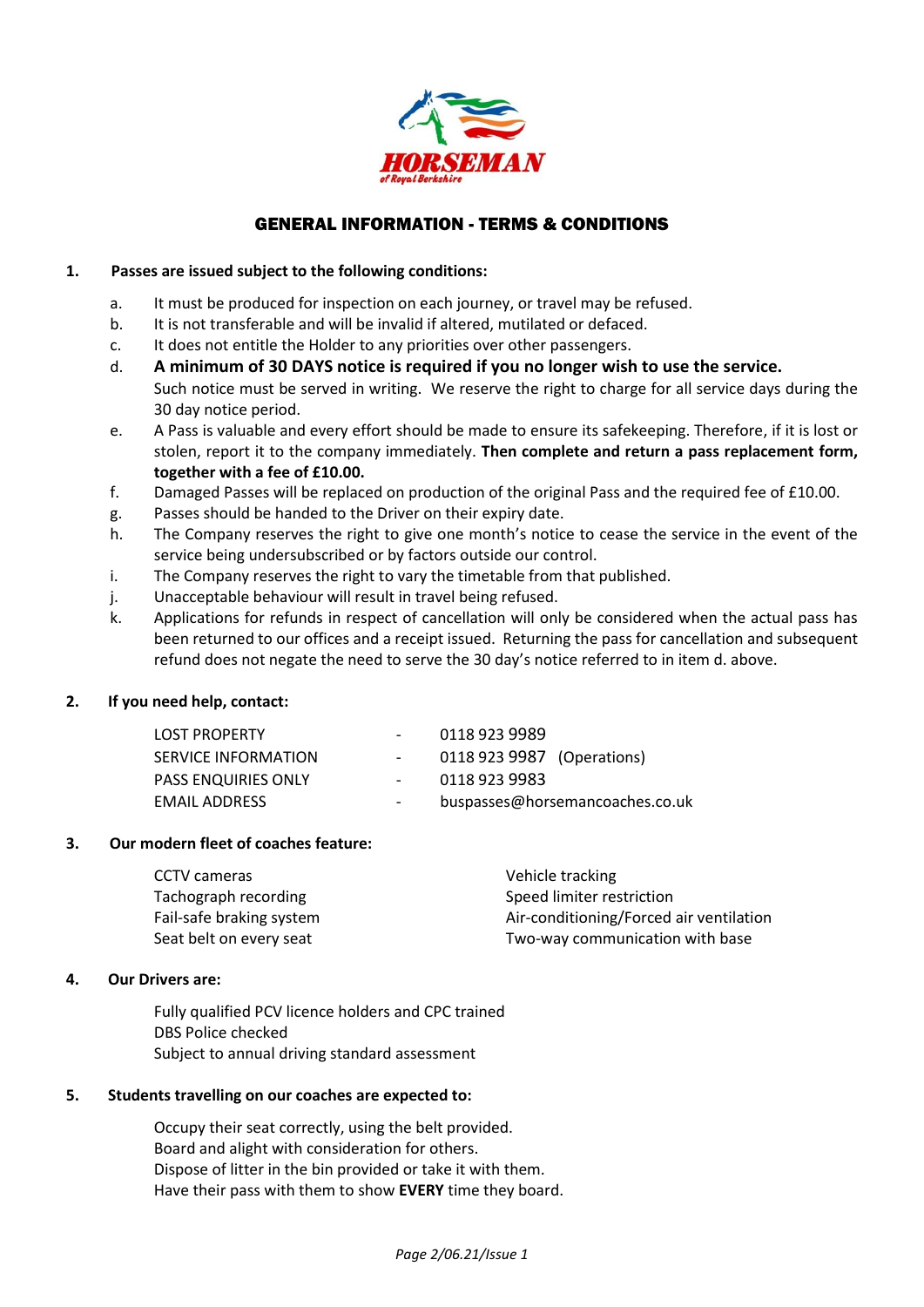

## FARETABLE **2021/2022 Academic Year**

#### **COACH SERVICE 202 TO HOLT, EMMBROOK & FOREST SCHOOLS**

**The cost for an ANNUAL PASS to cover all days the schools are open for pupil attendance, between September 2021 and July 2022, is £677.00.**

Alternatively, **CASH FARES** are available - see page 5 for full list of cash fares by stop. **The 202 service is partly subsidised by Wokingham Borough Council.**

#### **PAYMENT METHODS**:

- 1. Full payment by BACS, credit/debit card or cheque in the sum of **£677** (made payable to Horseman Coaches Ltd). Cheques will not be banked before 25th August 2021.
- 2. By Direct Debit (10 payments of £67.70) complete a Direct Debit Mandate form and email or post it back to us, or call us to set it up over the phone.

#### **THE APPLICATION FORM CAN BE FOUND HERE:**

*<https://www.cognitoforms.com/HorsemanCoachesLtd/BusPassApplicationForm202244W9832122>*

- $\triangleright$  Complete and sign the Application Form, uploading a jpeg photo of each student
- $\triangleright$  Complete and sign a Direct Debit Mandate Form if paying by instalments **OR** Send full payment for £677.00

### **PLEASE SUBMIT YOUR COMPLETED APPLICATION TO US BY 20th AUGUST**

#### **PASSES WILL BE POSTED OUT BEFORE THE START OF TERM.**

Bus Pass Department, Horseman Coaches, Unit 2 Acre Road, Reading, Berks, RG2 0SU. Email: [buspasses@horsemancoaches.co.uk](mailto:buspasses@horsemancoaches.co.uk) Tel: 0118 923 9983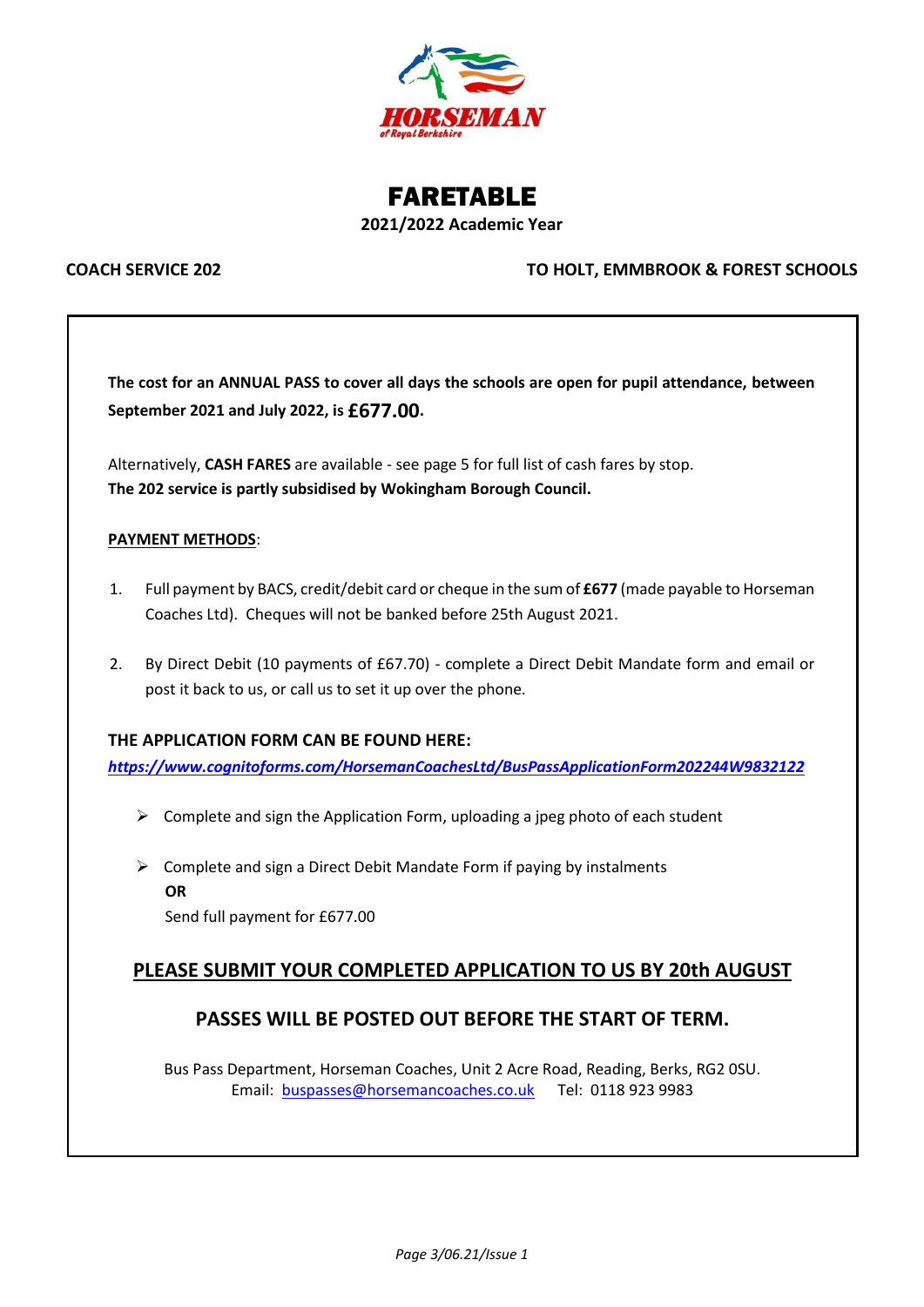

## TIMETABLE **2021/2022 Academic Year**

#### **COACH SERVICE ROUTE 202 Mondays to Fridays**

# **during School Terms Only**

| <b>Stop</b><br><b>No</b> | <b>Time</b><br>AM | <b>STOP LOCATION DETAILS</b><br>APPROX.<br><b>PM Time</b>        |       |  |
|--------------------------|-------------------|------------------------------------------------------------------|-------|--|
|                          |                   |                                                                  |       |  |
| 1.                       | 07.15             | Whitley - Whitley Wood Road, bus stop by Engineers Court         | 16.15 |  |
| 2.                       | 07.20             | Whitley - Whitley Wood Lane, bus stop by M4 footbridge           | 16.12 |  |
| 3.                       | 07.23             | Reading - Shinfield Park, bus stop at Foster Wheeler             | 16.10 |  |
| 4.                       | 07.26             | Lower Earley - Lower Earley Way, Beeston Way bus stop            | 16.07 |  |
| 5.                       | 07.30             | Lower Earley - Rushey Way, bus stop opp. Chatton Close (ASDA)    | 16.05 |  |
| 6.                       | 07.33             | Lower Earley - Rushey Way, bus stop, junction Beech Lane         | 16.03 |  |
| 7.                       | 07.34             | Lower Earley - Rushey Way, bus stop, junction Marefield          | 16.02 |  |
| 8.                       | 07.36             | Lower Earley - Rushey Way, bus stop, junction Hawkedon Way       | 16.01 |  |
| 9.                       | 07.37             | Lower Earley - Rushey Way, bus stop, junction Thistleton Way     | 16.00 |  |
| 10.                      | 07.38             | Lower Earley - Rushey Way, bus stop before Moat House roundabout | 15.59 |  |
| 11.                      | 07.43             | Loddon Bridge - Reading Road, bus stop outside new Premier Inn   | 15.55 |  |
| 12.                      | 07.44             | Winnersh - Reading Road, Winnersh Post Office                    |       |  |
|                          |                   |                                                                  |       |  |
|                          |                   | Winnersh - Reading Road, Winnersh Crossroads bus stop            | 15.51 |  |
|                          | 07.55             | Emmbrook - Emmbrook Road, Corfield Green bus stop                |       |  |
|                          | 08.00             | Wokingham - Holt School, Holt Lane                               | 15.38 |  |
|                          |                   | Emmbrook - Emmbrook School, Emmbrook Road                        | 15.33 |  |
|                          | 08.05             | Wokingham - Broad Street, bus stop A                             |       |  |
|                          |                   |                                                                  |       |  |

# *This route serves many other bus stops en-route to Wokingham - see the Route Map for other stops not listed here.*